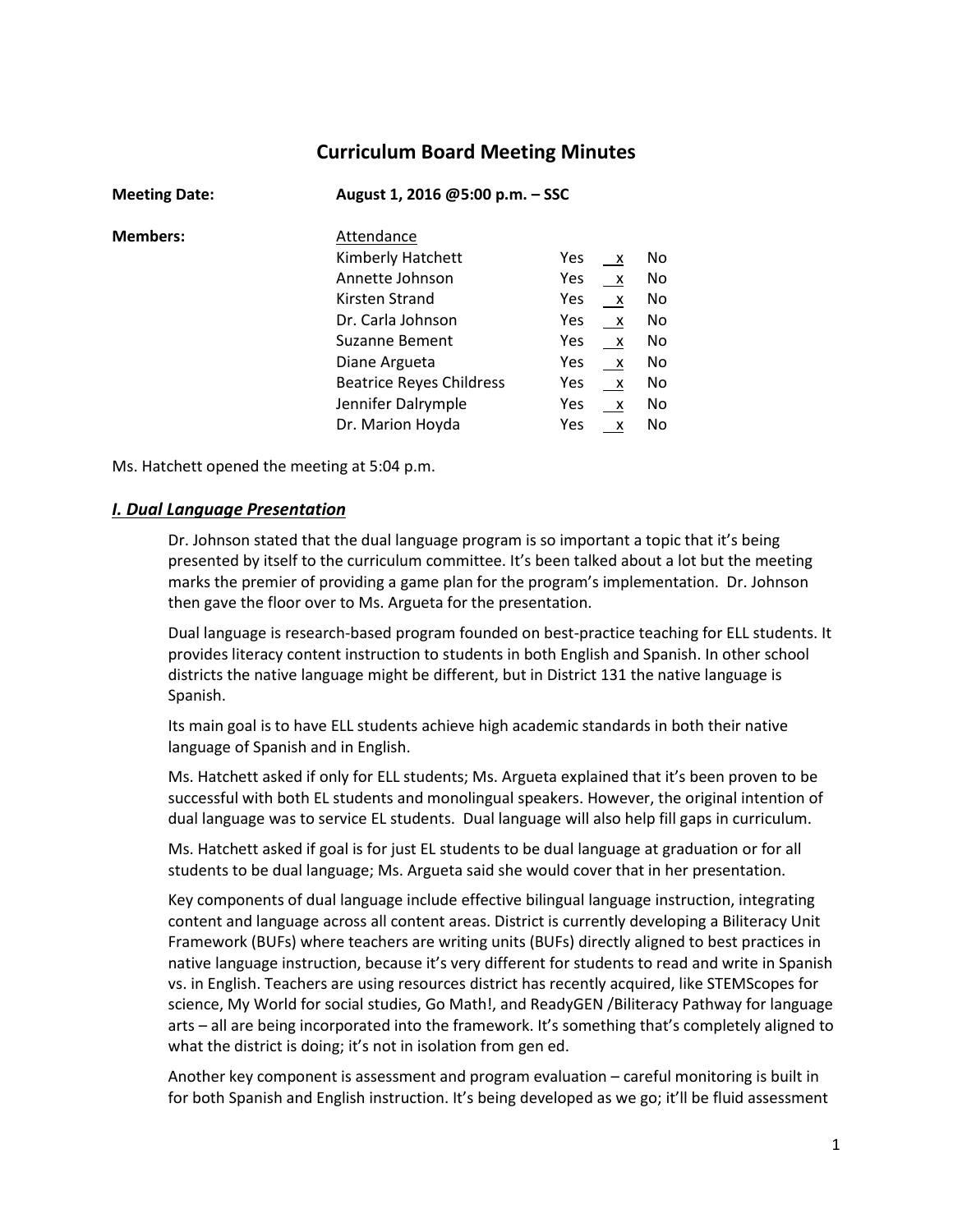of the program rather than developing strict guidelines that can't be changed. As teachers begin to implement and monitors observe, we will update as necessary.

Dual language is a program aligned to Common Core, NGSS, C3 framework, language arts standards, and English-language development standards.

Another key component is district and community support and that's why Ms. Argueta is here tonight: to explain the key components for board members to use while they're out in the community having discussions re: dual language. It provides multicultural education for district's students in all areas, not just Spanish and English.

Also must have staff qualifications and fidelity to the dual language program. District continues to look for new staff to fill bilingual vacancies. Ms. Argueta explained district is speaking to ISBE, the Mexican consulate, and state rep. Linda Chapa LaVia as resources for finding and hiring qualified staff.

Parent involvement is another key component for dual language so the district is using parent liaisons to ensure parents are educated in terms of what the program is and isn't.

Why dual language? What does research say? It says by late elementary – usually 4th to 5th grade – dual language students achieve at or above grade level compared to their peers in gen ed. In 5th, 6th, and 7th grades, you really start to see really great results but more important, students retain that knowledge base throughout the rest of their secondary education, no matter where they end up. That's key because while students in our current program may achieve higher than our gen ed students, they always retain or keep growing from there. We want students in high school to be able to draw on their previous knowledge base to have success on assessments.

Research also suggests a lower high school dropout rate for students in dual language programs as well as a higher college attendance rate, both of which have been district goals for some time.

Ms. Hatchett stated the last point is enough to move forward, i.e., a dual language program improves academic performance and more students attend college – and also, in this day and age, having the multicultural competence as a country.

Ms. Argueta directed committee's attention to a graph showing EL students tend to perform well in a dual language environment.

District currently utilizes an early exit program wherein specific time is dedicated to ESL. Students generally do not receive Spanish-language instruction past the 2nd grade, instead being immersed in English-only instruction, known as "sheltered" instruction, at that point.

The non-negotiables in order for the district to move forward with dual language include program awareness and education for all stakeholders – from board of education to administrators to parents and teachers and staff – everyone should know what it is and the benefits of it. Then we need program and professional development fidelity, e.g., if we have a workshop dedicated to dual language or biliteracy then we wouldn't schedule anything else for that day so the focus can be kept on that alone.

Dual language needs to be part of the district's goals, which it currently is as of last year. Some of these can be checked off as already implemented or continuing to implement.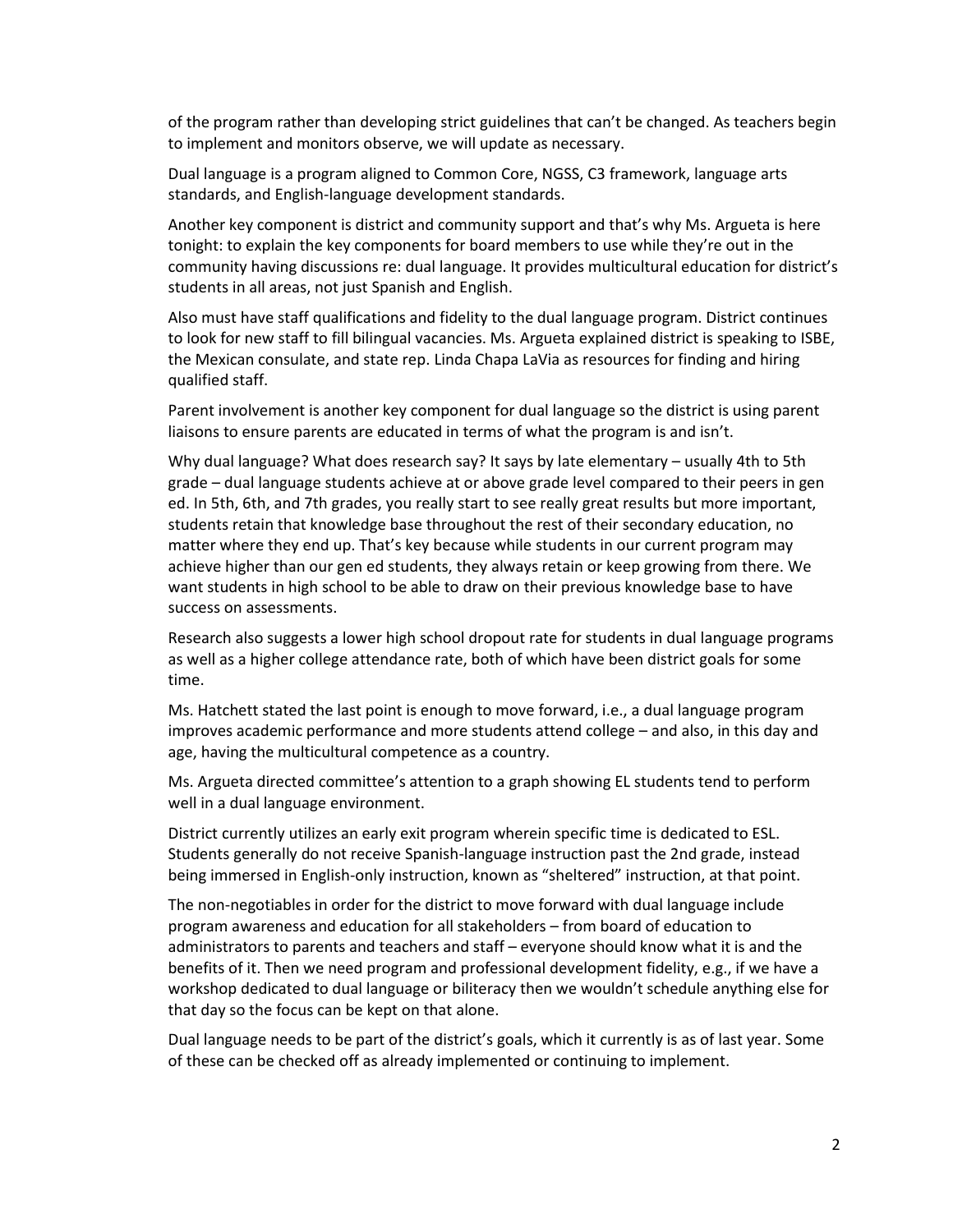Curriculum needs to be designed with EL's in mind and this year we've adopted Biliteracy Pathway, specifically because we were looking to target that native language instruction. STEMscopes is another well thought out program – it's 95% aligned to what we need for our students. Staff is working very hard on curriculum design from pre-K through later grades. As we go along, will make sure that even high school curriculum is aligned to Spanish-language arts standards and others.

In future, board may hear Dr. Johnson or Ms. Argueta talk about the need for more Spanish instructional materials at 7th grade in order to bolster dual language instruction.

Admin support and accountability are necessary as well. During PD and PLC, it's important to have building principals and/or district administrators talk about what dual language is and the importance of instructional practices.

Lastly, and most important, we need to recognize, honor, and respect native language and cultural awareness, as Ms. Hatchett already mentioned.

The next slide covers the question of if dual language is so important, why haven't we implemented prior to now? In 2014 there was a dual language conference in New Mexico and one of the questions was what are some of the challenges with dual language. Those include a need for more resources, which Ms. Argueta is working on with Dr. Johnson, specifically for filling in gaps on math instruction. Another difficulty was convincing students of the importance of being able to speak both English and Spanish, or to keep both languages, but if everyone is on board with actively implementing it, that will help them get on board. Particularly since we're starting in Kindergarten, it will become easier over the course of students' educational careers.

Another difficulty is that in mixed classrooms, it's difficult to adhere to a language of instruction. Ms. Argueta stated the district is transitioning to late exit which means students will have native language instruction from Kinder to 5th grade; and in preK-2, students will have native language instruction the majority of the day, while grades 3-5 will be looking at more of a 50/50 – where 50% of the day is in English and 50% is in Spanish -- to deal with a shortage of bilingual staff.

The district being guided by Cheryl Urow, a guru in biliteracy instruction, and her professional development contains a lot of modeling and support for teachers for what it looks like when using Spanish and when to bridge over to English.

Another issue sometimes is there not being enough time in the day to implement dual language, as well as the existence of high-stakes testing, which can be a real challenge, as you don't begin to see a lot of academic growth with dual language until 5th, 6th, and 7th grades.

Additionally, there's concern about possible inconsistent instructional directives which Ms. Argueta isn't that concerned about since district has board and community support behind it. Finally, not having enough bilingual staff is an issue but district is working on that piece.

To make everything work as well as possible, staff is writing the BUFs, establishing a one-way, district-wide program for native language students in Kindergarten designed to fill the gaps in math, language arts, social studies, and science. Currently, gen ed teachers have what they need with the new curriculum; however, bilingual has some gaps that require some translation and tweaking to align it to best practices for Spanish. We're starting with one way in order to ensure we have adequate professional development and sub coverage. However, once the program is implemented and established, we can move forward with the two-way to meet the district goal of ultimately having a preK-12 dual language two-way program for everyone.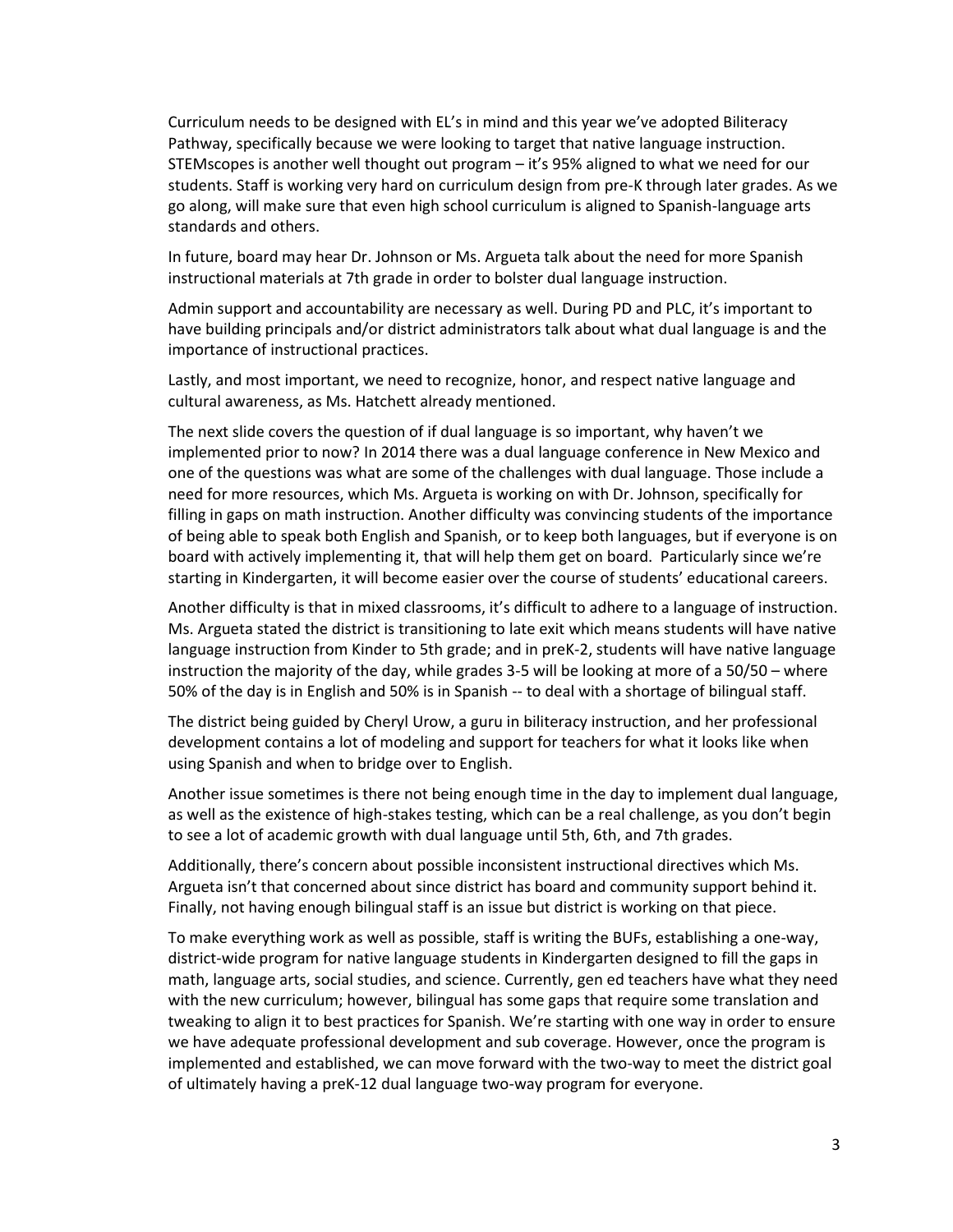Some PR will be necessary to ensure enough students will be interested and will also need a lot more bilingual teachers.

Ms. Strand asked why teachers are writing units – is it because there's nothing out there or is it because it's the approach we think is best? Ms. Argueta said both; teachers want the units because they help fill in the gaps in curriculum and because it's more inclusive.

Ms. Hatchett asked how long it will be before full implementation of dual language program – Ms. Argueta said one year at a time.

Ms. Hatchett asked when the two-way program will roll out; Ms. Argueta stated perhaps after year three, with half the classroom native speakers and half monolingual.

Ms. Johnson asked for 2017-2018, how many students would district like to target? Ms. Argueta said approximately 800 Kindergarten students.

Ms. Strand wanted to know how the district will avoid the problems like Oswego had rolling out dual language. Ms. Argueta explained that dual language has become much more popular and in demand. The district has had student biliteracy for years. Ms. Argueta and Ms. Gonzalez are the district Spanish literacy experts while Ms. Urow is the state and national guru. The district has the right student population to make it work.

Ms. Johnson wanted to know how the program will be rolled out to staff and how PD will work; Ms. Argueta explained that the district is working on staff recruitment and is currently planning targeted biliteracy professional development sessions in August, December, and May; as well as three whole staff bilingual PDs per year on an ongoing basis as we continue to assess the program.

Ms. Johnson asked about training of gen ed staff as they need to be on board as well; Ms. Argueta said that that can begin in year two, the year prior to implementing the two-way program, to prepare gen ed teachers.

Ms. Hatchett asked how do we bring gen ed teachers up to speed over the next two years; Ms. Argueta referred to the non-negotiable of having a top-down approach emphasizing the benefits of dual language and being able to answer any questions.

Ms. Johnson stated she supports the program but feels it's starting out too large. Ms. Argueta explained that preK-2 is 90% in Spanish and instruction is only provided by bilingual teachers for dual language instruction.

Ms. Hatchett asked what the plans are in place to prepare the 3rd-5th gen ed teachers whose students are going through dual language? Ms. Argueta said that in 4th and 5th grades, there's a 50/50 split so reading and writing are in Spanish, and math, social studies, and science is in English.

Ms. Argueta explained there will be a lottery to assess interest from English-speaking parents with an opt-in option at a couple of district sites.

Ms. Johnson stated a co-teaching model is expensive to implement – are we planning for it? Ms. Argueta stated it's not co-teaching, that students will switch between bilingual and Englishspeaking teachers. A lot of it hinges on the ability to hire bilingual staff – it doesn't mean we need more teachers just that we need certified staff. Are working with HR, ISBE, and state rep. Linda Chapa LaVia to help with that.